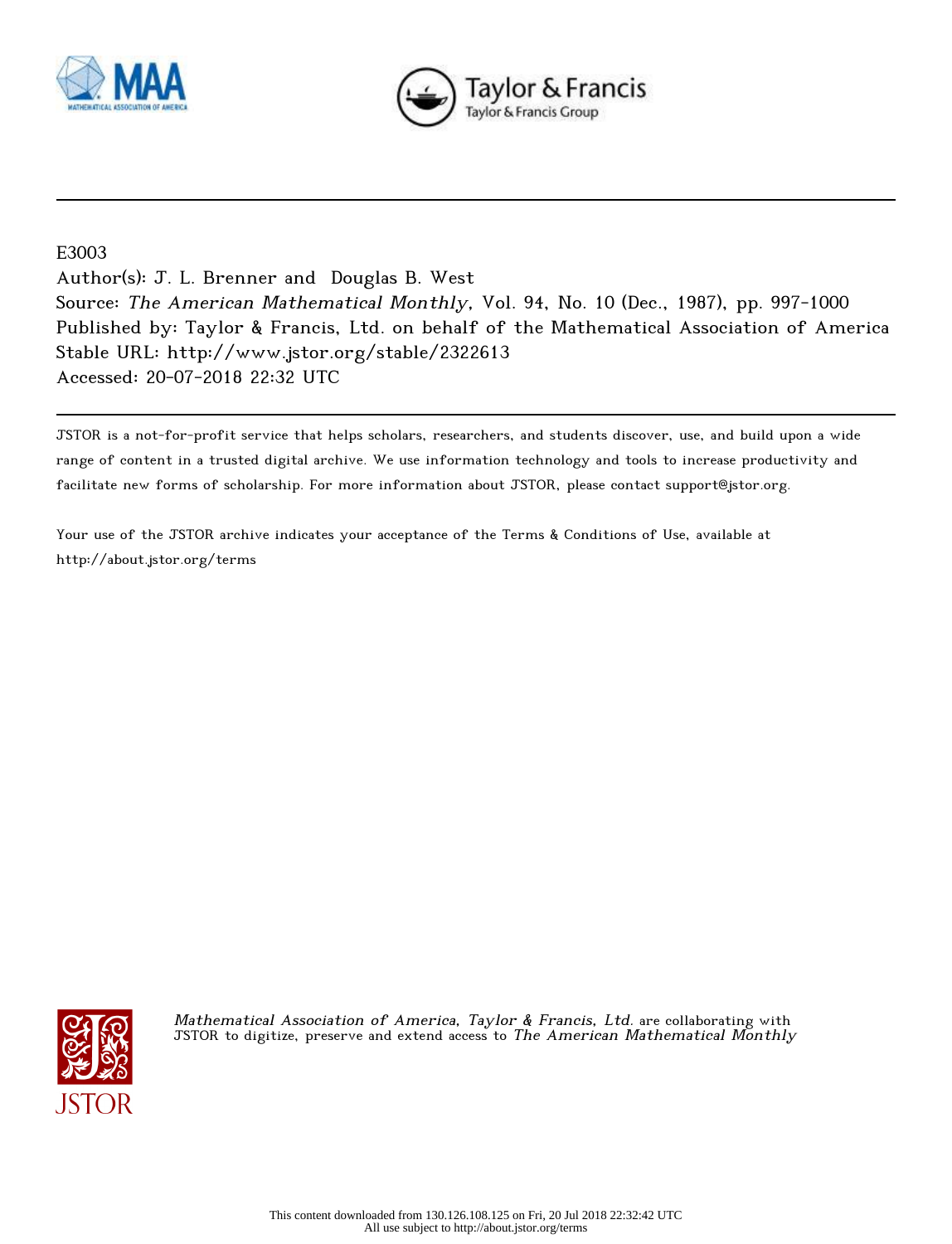Suppose  $\gamma_n$  is a sequence such that  $\gamma_{2n} \to \alpha$ ,  $\gamma_{2n+1} \to \beta$ . Show that

$$
\frac{1}{n}\sum_{j=1}^n\frac{j}{j+1}\gamma_j\to\frac{1}{2}(\alpha+\beta).
$$

Solution by Artin Boghossian, University of Petroleum and Minerals, Dhahran, Saudi Arabia. Let  $x_i = (j/(j + 1))\gamma_i$  and  $y_i = (x_i + x_{i+1})/2$  and observe the identity

$$
\frac{1}{n}\sum_{j=1}^n\frac{j}{j+1}\gamma_j=\frac{1}{n}\sum_{j=1}^n x_j=(x_1-x_{n+1})/(2n)+\frac{1}{n}\sum_{j=1}^n y_j.
$$

Since the  $x_n$  are bounded,  $(x_1 - x_{n+1})/(2n) \rightarrow 0$ . It follows from our assumptions that  $y_{2j} \rightarrow (\alpha + \beta)/2$  and  $y_{2j+1} \rightarrow (\alpha + \beta)/2$ ; therefore,  $y_j \rightarrow (\alpha + \beta)/2$ . But a theorem of Cauchy says that if  $a_j \rightarrow a$ , then  $(1/n)\sum_{j=1}^n a_j \rightarrow a$ . An application of this result to the sequence  $y_i$  completes the proof.

*Editorial note.* Many of those who submitted solutions remarked that the factor  $j/(j + 1)$  is superfluous. For any sequence

$$
b_j \to b, \qquad \frac{1}{n} \sum_{j=1}^n b_j \gamma_j \to \frac{1}{2} (b\alpha + b\beta);
$$

just replace the sequence  $x_j$  by  $\hat{x}_j = b_j \gamma_j$  and replace  $\alpha$  and  $\beta$  by  $\hat{\alpha} = b \alpha$  and  $\hat{\beta} = b\beta$  in the argument above.

Also solved by 45 other readers and the proposers.

## **Bandwidth of the Integer Simplex**

E 3003 [1983, 400]. Proposed by J. L. Brenner, Palo Alto, California.

The 20 balls in a 4-layered pyramid (of balls) are labeled with the integers  $1-20$ (each integer being used). The maximum of the difference between the labels of two kissing balls is the "discrepancy." Find the minimum possible discrepancy  $($  = bandwidth) under all 20! labelings. \*What is the bandwidth for the pyramid of  $k(k + 1)(k + 2)/6$  balls in k layers?

Solution by Douglas B. West, University of Illinois, Urbana, IL. For  $k = 4$  the answer is 8, and in general  $\left( \binom{k+2}{3} - 1 \right) / (k - 1)$  is a lower bound and  $[(k + 3)/2][(k + 1)/2]$  is an upper bound.

More generally, consider the problem of labeling the  $n$  vertices of a graph  $G$  with labels  $1, \ldots, n$ , attempting to minimize the maximum difference between adjacent labels. This minimum, over all possible labelings, is called the *bandwidth*  $b(G)$ ; the term comes from the bandwidth of the adjacency matrix. The problem posed is to compute the bandwidth of the "adjacency graph" of the  $k$ -layered pyramid, which we denote  $G_k$ . The graph  $G_k$  can be described as follows. The vertices correspond to

1987]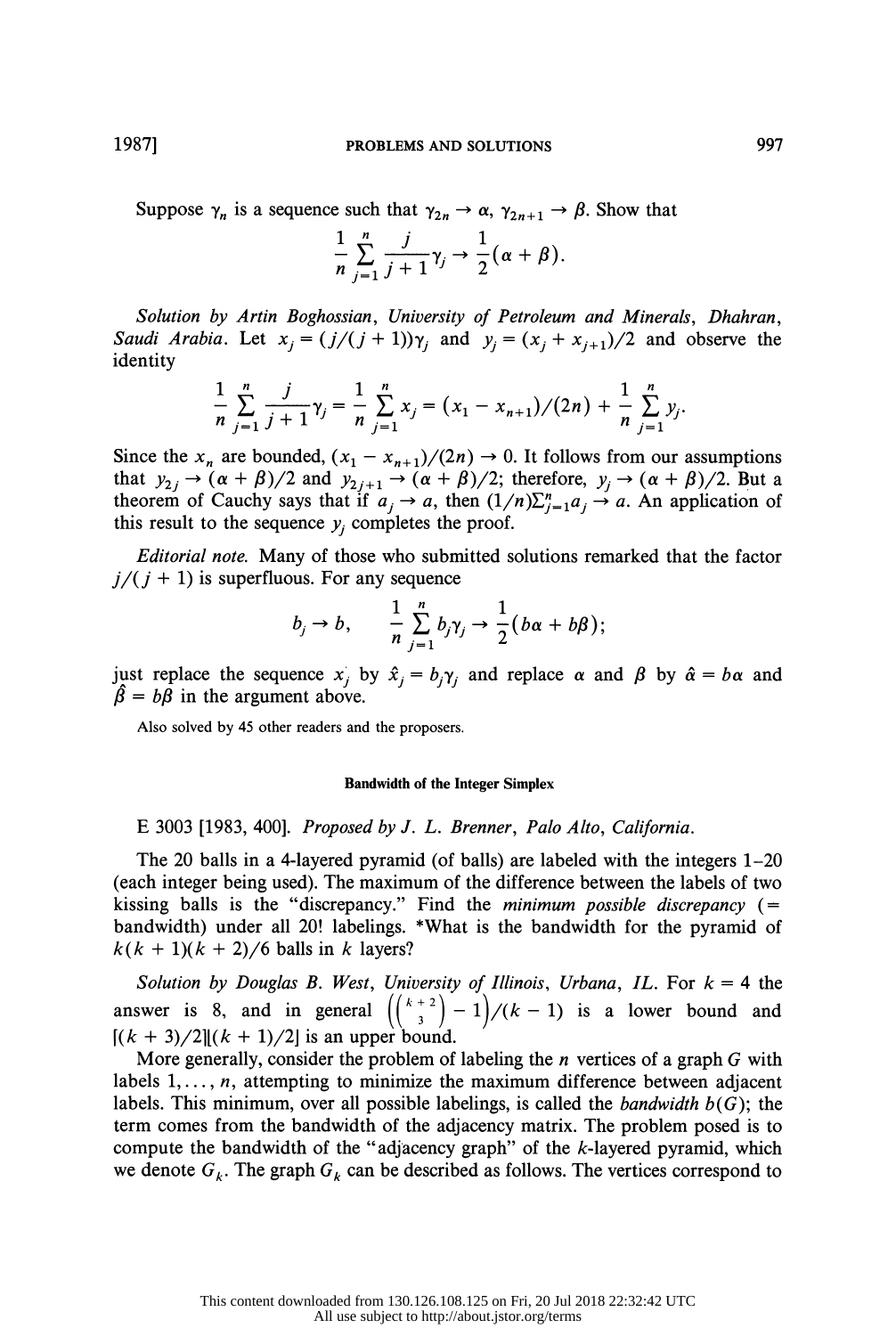non-negative integer strings of length four whose sum is  $k - 1$ ; i.e., they can be viewed as integer points in a simplex in three dimensions. Two vertices  $x, y$  are adjacent if  $y$  is obtained from  $x$  by subtracting 1 from one coordinate and adding 1 to another. By this encoding the number of vertices is  $\binom{k+2}{3}$ , since the number of these strings is the number of compositions of  $k - 1$  with four parts. The vertices encoded using three 0's and  $k - 1$  are called the *extremes* of  $G_k$ .

For any connected graph G, the *distance*  $d(v, w)$  between two vertices v, w is the number of edges in the shortest path between them, and the *diameter*  $d(G)$  is the maximum distance between vertices. If G has n vertices, then  $b(G) \geq (n-1)/d(G)$ , since the shortest path between the vertices labeled 1 and  $n$  requires a step this large. For the integer simplex graph,  $d(G_k) = k - 1$ ; the distance between extremes is  $k - 1$ , and other pairs belong to smaller simplexes and thus have shorter distance (in fact,  $d(v, w) = k - 1 - (1/2) \text{Im} \{v_i, w_i\}$ ). Hence  $\left(\frac{1}{2}\right)^{-1}$   $\left(\frac{k-1}{2}\right)$  is a lower bound for  $b(G_k)$ . This yields 3, 5, 7 for  $k = 2, 3, 4$ , and in general a quadratic lower bound with leading coefficient 1/6.

For upper bounds we need constructions. For  $k = 2, 3$  it is easy to achieve the lower bound, and for  $k = 4$  it is not too hard to find a labeling with maximum difference 8, such as that appearing below.

| $f(3000) = 1$  | $f(2010) = 5$  | $f(1020) = 11$ |                |
|----------------|----------------|----------------|----------------|
| $f(3000) = 1$  | $f(2001) = 6$  | $f(1011) = 12$ | $f(0030) = 17$ |
| $f(2100) = 2$  | $f(1110) = 7$  | $f(1002) = 13$ | $f(0021) = 18$ |
| $f(1200) = 3$  | $f(1101) = 8$  | $f(0120) = 14$ | $f(0012) = 19$ |
| $f(0300) = 4$  | $f(0210) = 9$  | $f(0111) = 15$ | $f(0003) = 20$ |
| $f(0201) = 10$ | $f(0102) = 16$ |                |                |

 The presentation above suggests a general construction for an upper bound. Define a vertex to have  $Type j$  if the sum of its first two coordinates is j. Type i and Type *j* vertices can be adjacent only if  $|i - j| \le 1$ . Hence if we assign labels in order to Type 1 vertices, then Type 2 vertices, and so on, the maximum difference between adjacent vertices is less than the maximum number of vertices of two consecutive Types. Since there are  $(i + 1)(k - i)$  vertices of Type i, this gives an 'upper bound whose leading term is  $k^2/2$ . With a bit more care, we can save another factor of 2. Within each Type, assign the labels to vertices in lexicographic order of their encoding. Then the largest neighbor of a vertex with non-zero first coordinate is obtained by shifting 1 from the first coordinate to the last. The resulting vertex has approximately the same position in the next Type; in particular, one cannot have adjacent vertices in the beginning of one Type and the end of the next. The resulting adjacent vertices with largest difference in labels are  $(1, [(k-3)/2], 0,$  $[(k-1)/2]$  and  $(0, [(k-3)/2], 0, [(k+1)/2])$ , and the difference in their labels is  $[(k + 3)/2][(k + 1)/2] - \varepsilon$ , where  $\varepsilon = 0$  if k is even and  $\varepsilon = 1$  if k is odd.

Now we return to  $G_4$ . The lexicographic labeling above has two pairs of adjacent labels differing by 8, namely (7,15) and (8,16). Although there exist labelings with only one adjacent pair differing by 8, there is none with every adjacent pair differing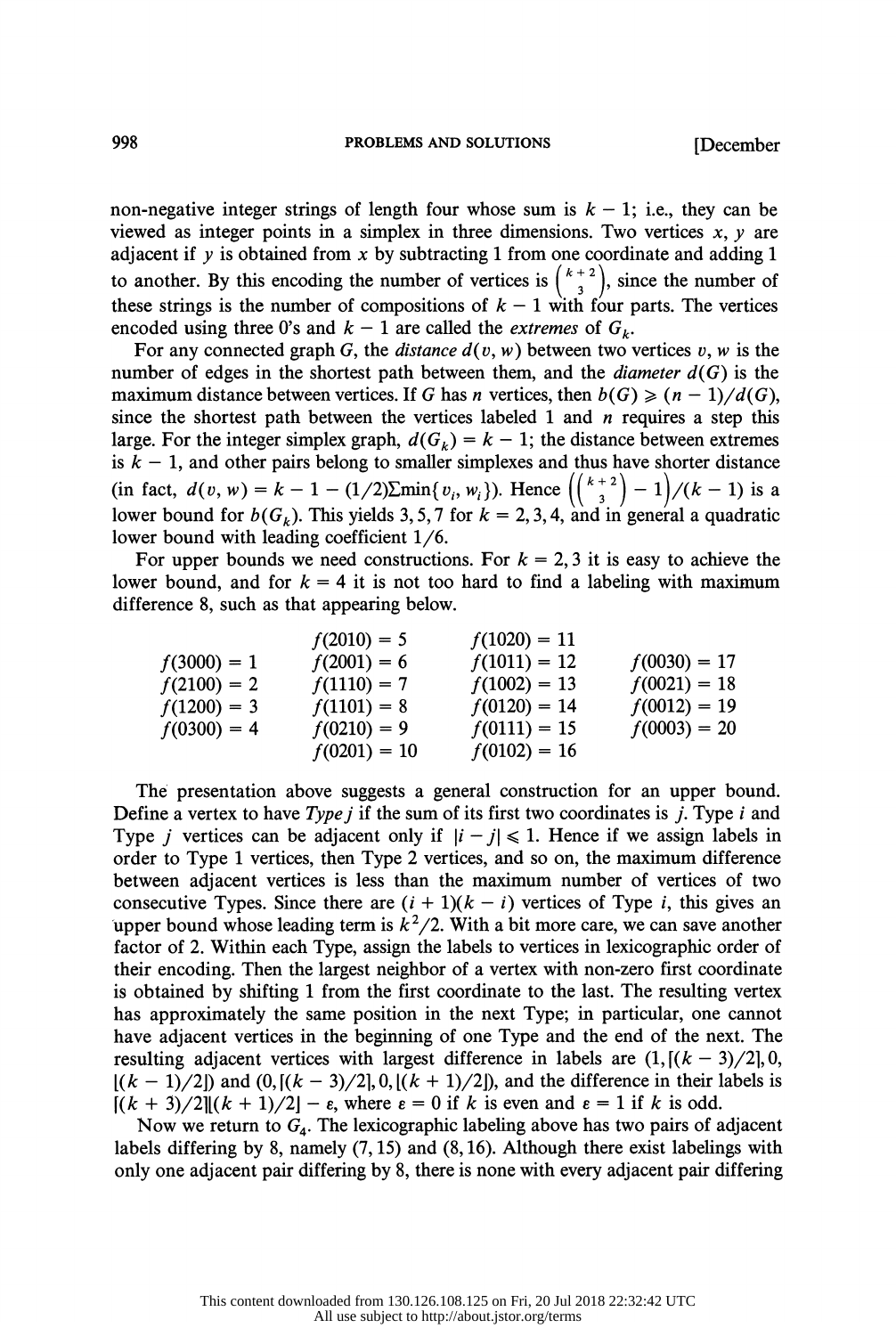We want to show we may assume that  $f$  assigns labels in order by Types. Within distance two of labels 1 and 2 we have at most the 14 labels 2, .. ., 15 and the 15 labels  $\{1, \ldots, 16\} - \{2\}$ , respectively; similarly for labels 20 and 19. Let us compute how many vertices are within distance two for each of the three types of vertices (permutations of 3000, 2100, and 1110). Note that  $d(v, w) = 3$  if and only if v, w are non-zero on disjoint sets of coordinates. Since there are  $\binom{r+i-1}{i-1}$  compositions of r restricted to i coordinates, these vertices have 10, 4, 1 vertices at distance three, respectively, or 9, 15, 18 at distance one or two. Hence  $f^{-1}(1)$  and  $f^{-1}(20)$  must be extremes; we may assume they are 3000 and 0003, respectively. Similarly,  $f^{-1}(2)$ and  $f^{-1}(19)$  must be extremes or permutations of 2100. If  $f^{-1}(2)$  is not an extreme, then the 15 vertices within distance two of  $f^{-1}(2)$  must include  $f^{-1}(1)$ . By symmetry in the central coordinates, we may thus assume  $f^{-1}(2) \in \{0300, 2100, 1200\}$  and  $f^{-1}(19) \in \{0030, 0012, 0021\}.$ 

Now, vertices labeled 17, 18, 19, 20 must have distance three from both  $f^{-1}(1)$ and  $f^{-1}(2)$ ; hence these must be the four Type 0 vertices {0012,0021,0030,0003} that are non-zero only where both  $f^{-1}(1)$  and  $f^{-1}(2)$  are zero. Similarly, 1, 2, 3, 4 label the Type 3 vertices  $\{3000,0300,2100,0012\}$ . Furthermore, if v is Type 2, then v has two Type 3 neighbors. Therefore, v has a neighbor w with  $f(w) \le 3$ , and hence  $f(v) \le 10$ . Similarly  $f(v) \ge 11$  if v has Type 1, so Type 2 vertices have the labels  $5, \ldots, 10$  and Type 1 vertices have the labels  $11, \ldots, 16$ .

Next we restrict the values of  $f^{-1}(16)$  and  $f^{-1}(5)$ . A Type 1 vertex v of the form xyll has four neighbors of Type 2; hence it has a neighbor w with  $f(w) \le 7$ . This implies  $f(v) \le 14$ , so  $f^{-1}(15)$  and  $f^{-1}(16)$  must have the form xy02 or xy20. Since  $d(f^{-1}(1), f^{-1}(16)) = 3$ , we have  $f^{-1}(16) \in \{0102, 0120\}$ . In either case,  $f^{-1}(16)$  has two neighbors of Type 2 (these are  $\{1101, 0201\}$  or  $\{1110, 0210\}$ ), which must have labels 9,10. Either of these adjacent to  $f^{-1}(2)$  must have label 9. Thus the choices for locating 2, 16 determine the locations for 9,10; the four possible locations for 2, 9, 10, 16 are (0300, 0201, 1101, 0102), (0300, 0210, 1110, 0120), (2100, 1101, 0201, 0102), and (2100, 1110, 0210, 0120). Note that  $f^{-1}(2) = 1200$  is no longer possible, since 1200 is adjacent to all potential Type 2 neighbors of  $f^{-1}(16)$ . By the complementary argument, the possible locations for 19, 12, 11, 5 are (0030, 1020, 1011, 2010), (0030, 0120, 0111, 0210), (0012, 1011, 1020, 2010), and (0012,0111,0120,0210).

We have shown  $f^{-1}(16) \in \{0102, 0120\}$  and  $f^{-1}(5) \in \{2010, 0210\}$ . By symmetry, we have three cases for  $(f^{-1}(16), f^{-1}(5))$ : (0120, 0210), (0102, 2010), and (0102,0210). The first yields adjacent labels with difference 11. The second also falls quickly. Recalling the analysis above,  $f(0102) = 16$  forces  $\{f^{-1}(9), f^{-1}(10)\} =$  ${0201, 1101}$  and  $f(2010) = 5$  forces  ${f^{-1}(12), f^{-1}(11)} = {1020, 1011}$ . Because 15 and 6 must label a Type 2 and Type 1 vertex with one coordinate two, the remaining options are  $f^{-1}(15) \in \{1002, 0120\}$  and  $f^{-1}(6) \in \{2001, 0210\}$ . Since these labels cannot be adjacent, we may assume by symmetry that  $f(1002) = 15$  and  $f(0210) = 6$ . Unfortunately, the labels 13,14 must go on the remaining Type 1 vertices 0120 and